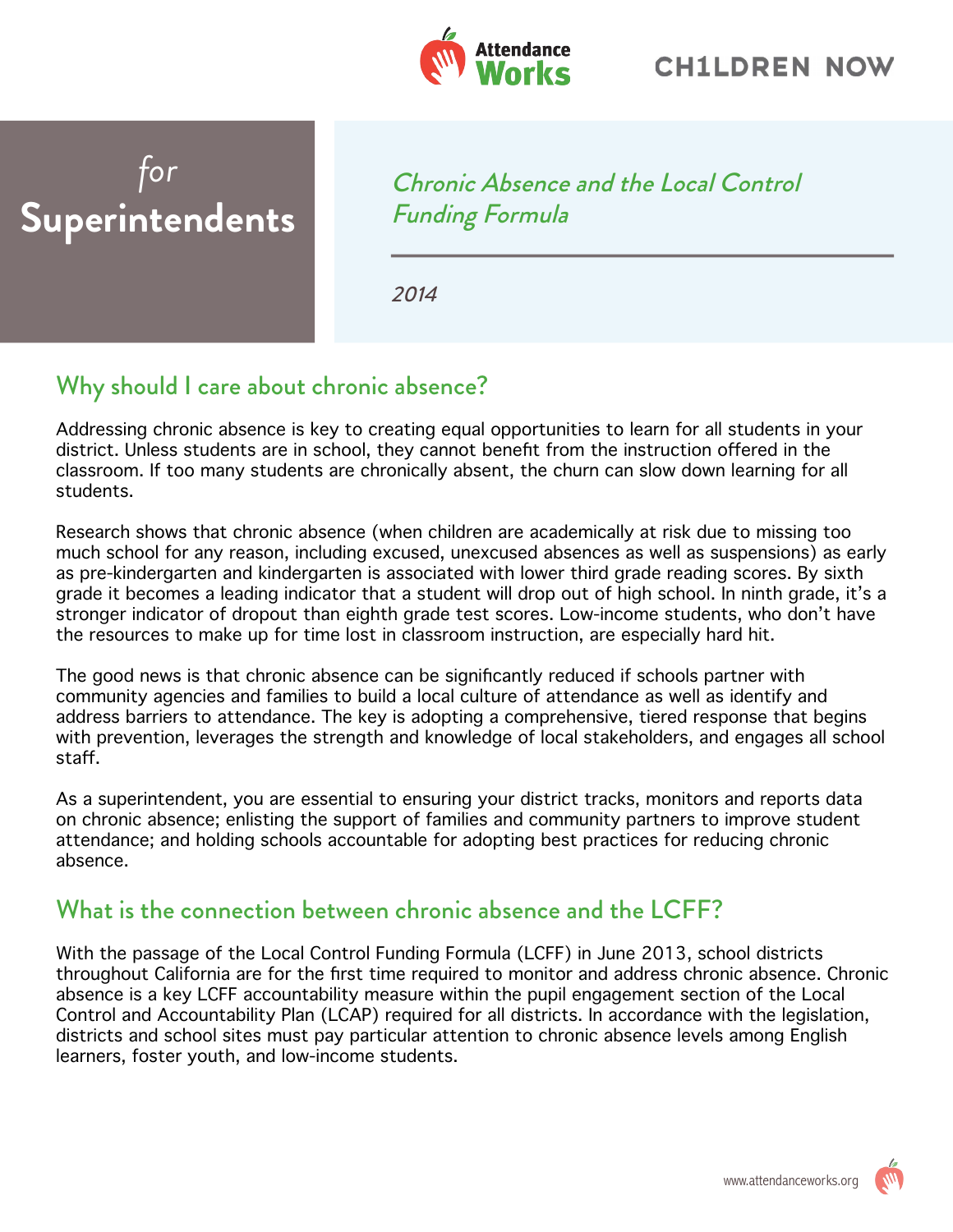## What can superintendents do to ensure districts address chronic absence?

**1. Ensure your district can produce data on chronic absence.** Each district must use its attendance data to generate reports on the rates of chronic absence. If your district has not yet produced such reports, direct your data staff to analyze the extent to which chronic absence is a problem district-wide and for particular schools, grades and student populations.

Your district can also go [here](http://www.attendanceworks.org/wordpress/wp-content/uploads/2013/12/FAQ.pdf) for more information and resources (including free [data tools](http://www.attendanceworks.org/tools/tools-for-calculating-chronic-absence/) available from Attendance Works) to help with calculating chronic absence rates consistently over time, across all types of schools and for highly mobile student populations. Make sure school site administrators have the opportunity to review initial data reports for accuracy before they are made public. If needed, support the allocation of needed resources to ensure your district has the capacity to calculate and report chronic absence rates accurately.

Make sure your district is calculating chronic absence (missing 10% of the school year for any reason) versus just truancy or average daily attendance. Common approaches to analyzing data are essential to making comparisons across school districts.

**2. Designate responsibility for leading this work.** Announce which staff person or team has responsibility for ensuring that chronic absence and attendance is explicitly addressed and reflected in the development of the Local Control Accountability Plan. The lead should ensure that work on attendance is coordinated and integrated across multiple levels. Chronic absence decreases when everyone including teachers, principals, district leaders, classified staff and community partners include attendance as a priority in their ongoing work with students and families.

**3. Find out why students are missing school.** Use qualitative and quantitative data to identify and address common barriers to attendance for schools or student populations with high levels of chronic absence. Use additional resources like the [California Healthy Kids](http://chks.wested.org/) Survey and other available statistics on local health, economic and social conditions to gain insights into potential causes of high levels of absence. Consider brokering partnerships with local universities or community agencies known for their capacity to connect to the most affected populations or schools.

**4. Invest in capacity building.** Make sure administrators, teachers, and community partners have opportunities to learn about effective tools and practices for partnering with students and families to reduce chronic absence and improve attendance. This includes starting with prevention and early intervention at school sites, connecting children and families to necessary services, and using legal intervention only as a last resort (as is noted in the [SARB handbook](http://www.cascwa.org/documents/SARBhandbook42012.pdf)).

**5. Engage experienced internal and external stakeholders.** Engage district and school staff and parent leaders, as well as community partners who have experience working on attendance or addressing common barriers to getting to school, in reviewing data and identifying solutions that leverage local practices and resources. These stakeholders should include not only programs and people already working on attendance and truancy, but also those working in related areas such as school climate, parent engagement, student health,